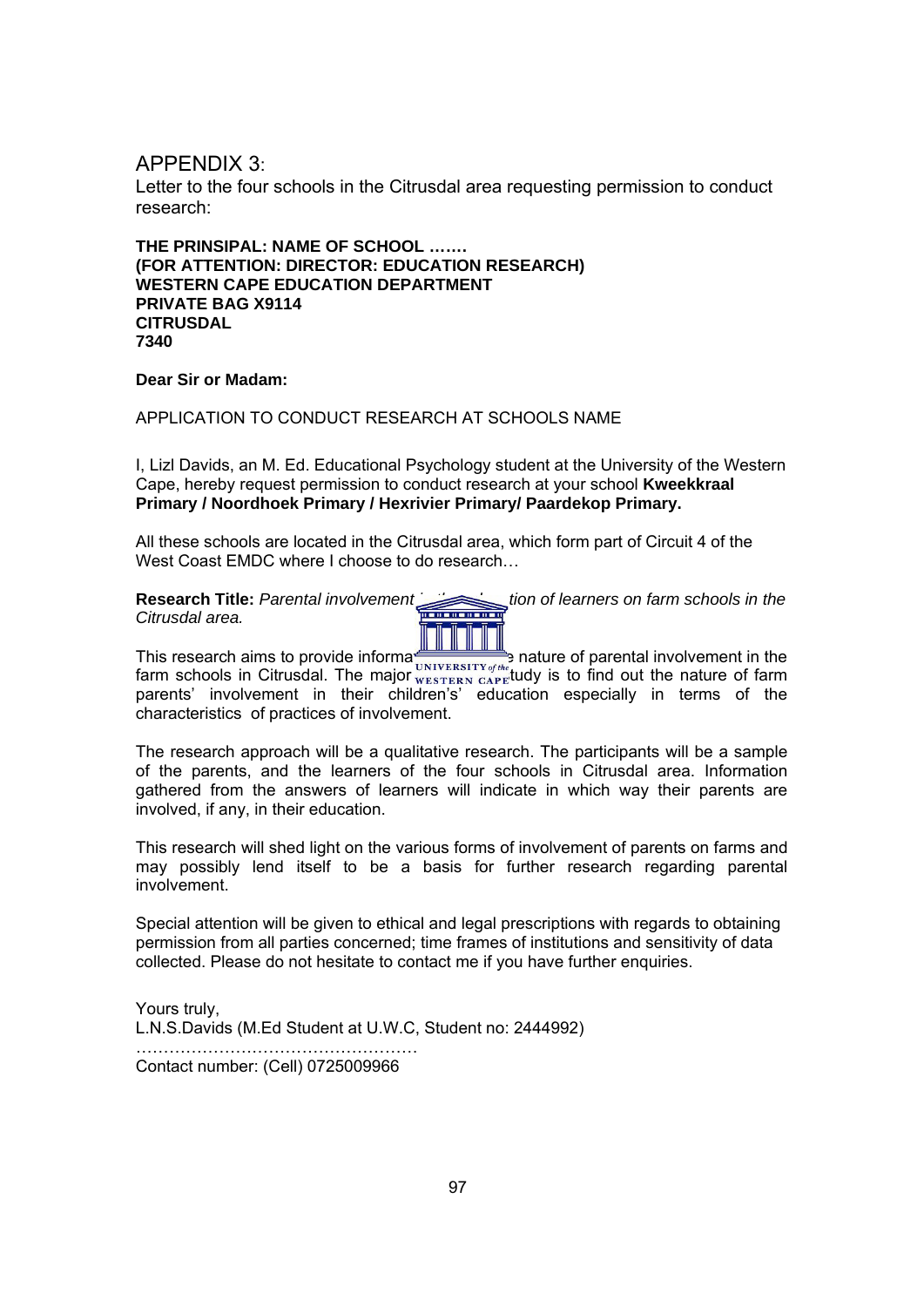# APPENDIX 4:

#### *INFORMED CONSENT 1*

# **Title of Research Project: Parental involvement in the education of learners on farm schools in the Citrusdal area.**

*\_\_\_\_\_\_\_\_\_\_\_\_\_\_\_\_\_\_\_\_\_\_\_\_\_\_\_\_\_\_\_\_\_\_\_* 

*If you agree to participate in this research study and agree to your child's participation, your signed consent is required.* 

| The study has been described to me in language that I understand and I freely |
|-------------------------------------------------------------------------------|
| and voluntarily agree to participate. I understand that me and my child's     |
| identity will not be disck.<br>vithdraw from this study                       |
| d the information about this<br>without giving a reason,                      |
| research study on the F<br>theet. I have been given                           |
| opportunity to ask any comportunity<br>all such questions or                  |
| inquiries have been ansUNIVERSITY of then.                                    |
| <b>WESTERN CAPE</b>                                                           |
|                                                                               |
| printed),                                                                     |
|                                                                               |
| child/ward) consent to our participation in the research project.             |
|                                                                               |

*SIGNATURE DATE*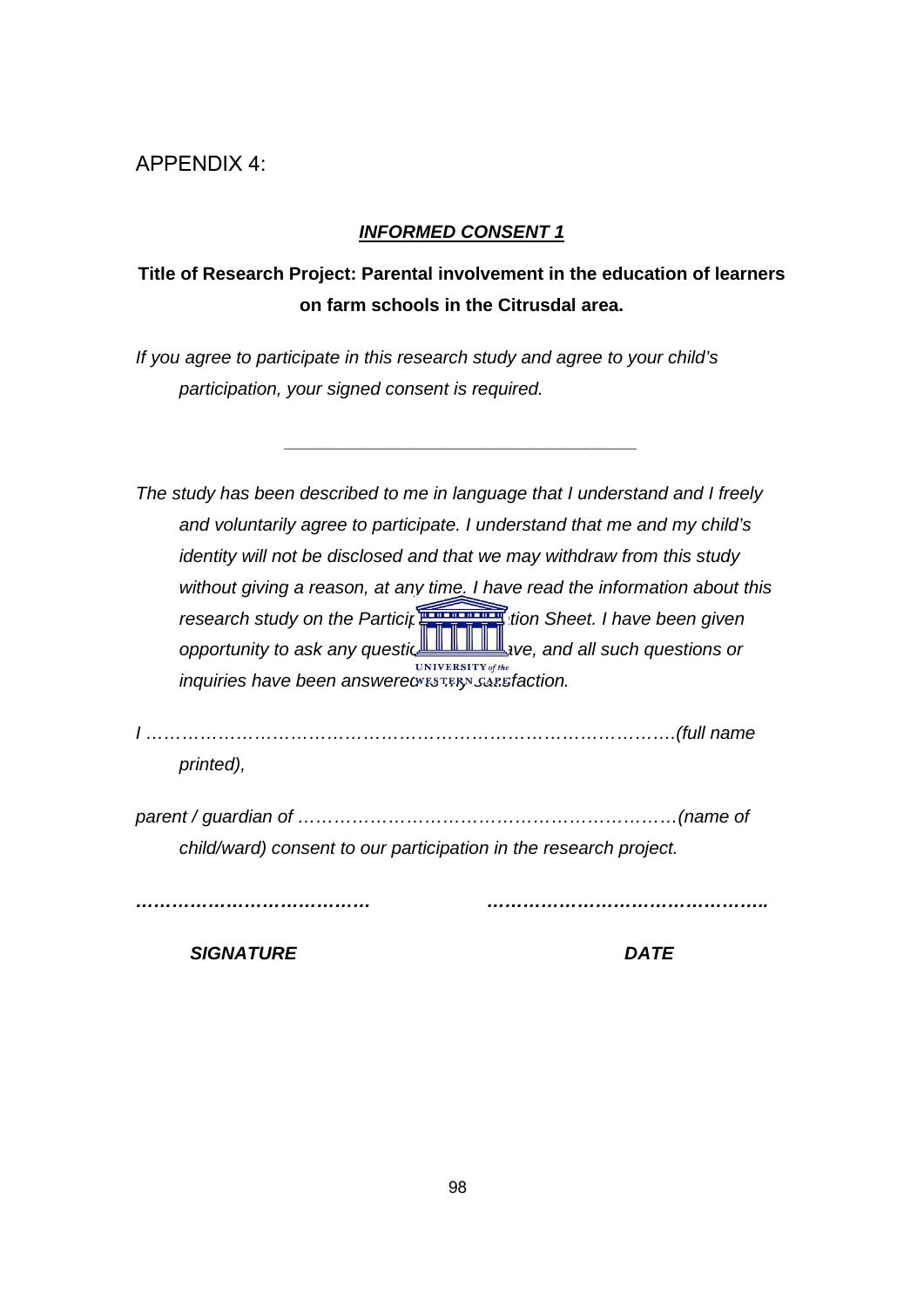# **APPENDIX 5:**

### *INFORMED CONSENT 2*

# **Title of Research Project: Parental involvement in the education of learners on farm schools in the Citrusdal area.**

*If you agree to participate in this research study, your signed consent is required.* 

*\_\_\_\_\_\_\_\_\_\_\_\_\_\_\_\_\_\_\_\_\_\_\_\_\_\_\_\_\_\_\_\_\_\_\_* 

*The study has been described to me in language that I understand and I freely and voluntarily agree to participate. I understand that my identity will not be disclosed and that I may withdraw from this study without giving a reason, at any time. I have read the information about this research study on the Participant Information Sheet and the information has been explained to me. I have been given opportunity to ask any questions I may have, and all such questions or inquiries have been answered to my satisfaction.* 

*I ……………………………………………………………………………. (full name*  **WESTERN CAPE** *printed),* 

*parent / guardian of ………………………………………………………(name of child/ward) consent to our participation in the research project.* 

*………………………………… ……………………………………..* 

*SIGNATURE DATE*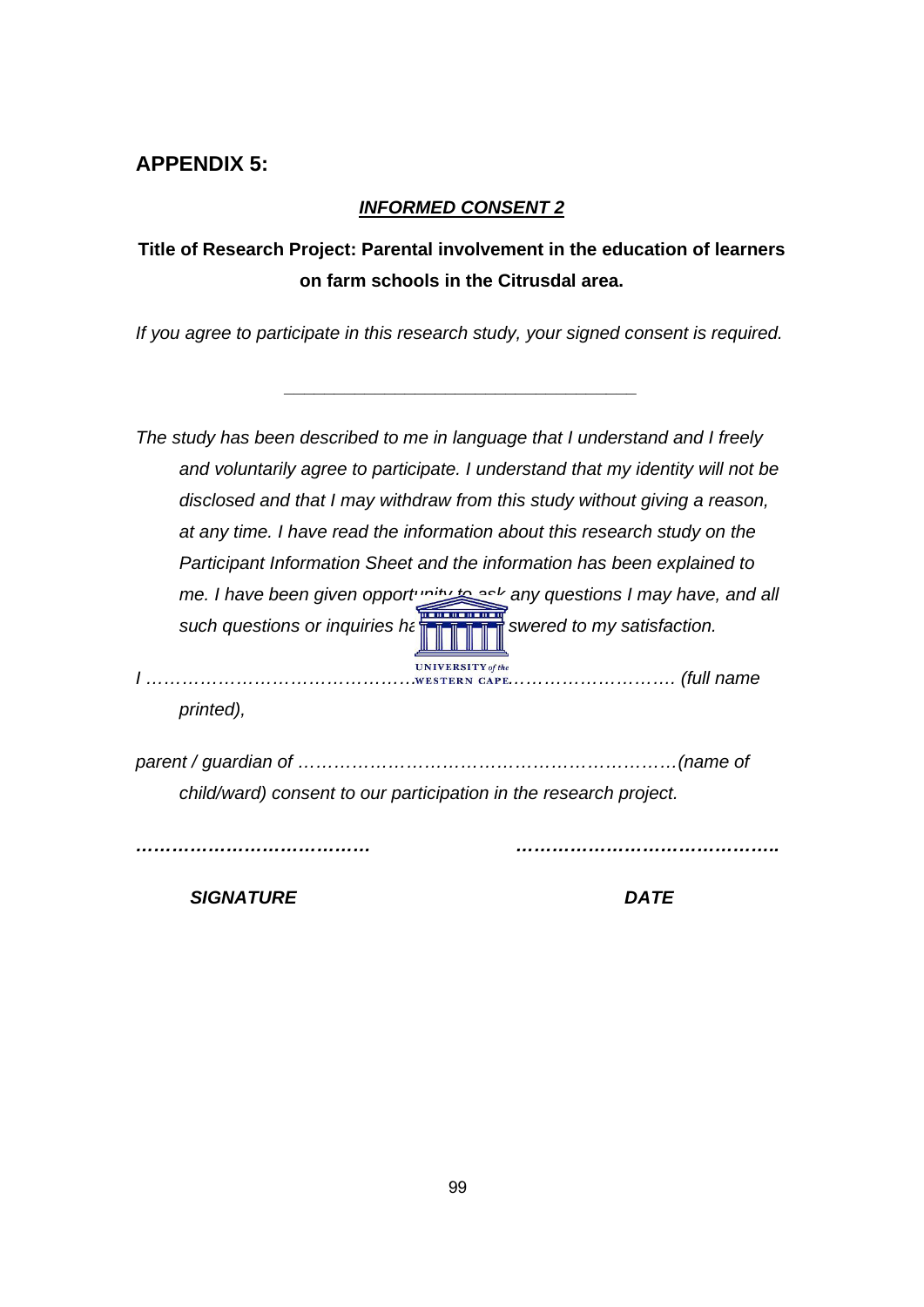## APPENDIX 6:

## Questionnaire to determine Parental Involvement in the Child's Education

#### NAME of SCHOOL:

The aim of this questionnaire is to gather information on parental involvement. The term parental involvement means any way in which an adult, meaning the person under whose supervision the child is, is involved in the education of the child. The four components of parental involvement are:

- Parental aspirations for children's education
- Parent-child communication about school
- At home involvement
- Parental participation in school related activities

The overall objective of this questionnaire is to gather information on the extent of parental involvement of the rural farm worker parent. The information being sought by this questionnaire is for research purpose only. Confidentiality of information will be maintained and respondents are not asked to identify themselves by name. Please provide as much accurate information to each question or statement as possible.

|                | <b>BIOGRAPHICAL INFORMATION</b>                                           |                  |  |
|----------------|---------------------------------------------------------------------------|------------------|--|
|                | Instructions to respondent<br>Indicate by an X in the appropriate column. | I of the         |  |
| 1.             | Your status:                                                              | WESTERSingle APE |  |
|                |                                                                           | married          |  |
|                |                                                                           | widow / widower  |  |
| 2 <sub>1</sub> | Your gender/ sex :                                                        | Male             |  |
|                |                                                                           | Female           |  |
| 3.             | Your relationship to the learner                                          | parent           |  |
|                |                                                                           | guardian         |  |
|                |                                                                           | sibling          |  |
|                |                                                                           | grandparents     |  |
|                |                                                                           | relative         |  |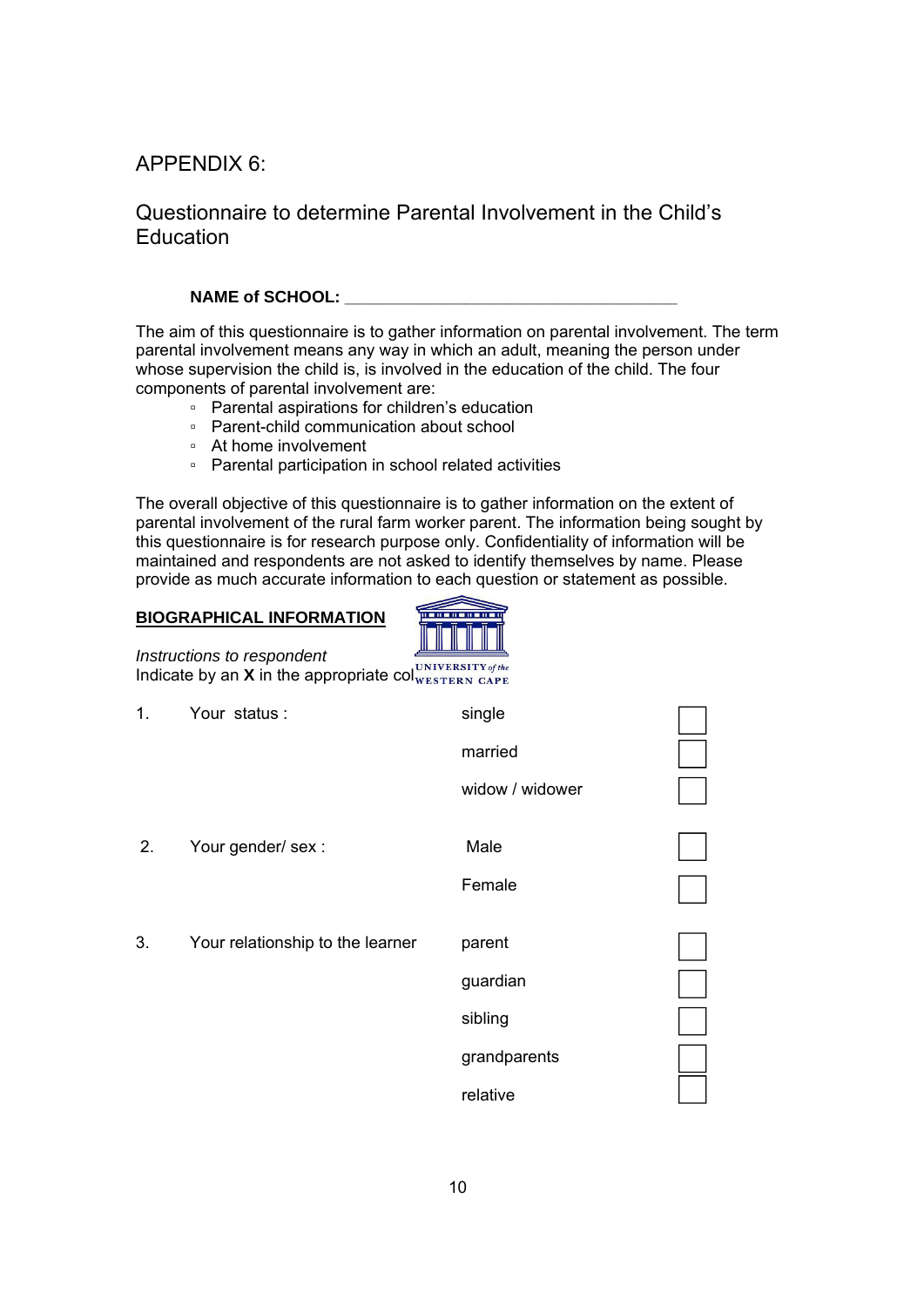| 4. | Educational attainment | other<br><b>Below matric level</b> |  |
|----|------------------------|------------------------------------|--|
|    |                        | Up to matric level                 |  |
|    |                        | Post matric level                  |  |

5. What is your size of your household, i.e. the number of people, including yourself, who

live in your house/dwelling?

|  | _ | $- - - - -$<br>ъ. |
|--|---|-------------------|

6. What grade is your child?

|  |  |  | not<br>◡    |
|--|--|--|-------------|
|  |  |  | <b>cnow</b> |

## **AT HOME INVOLVEMENT**

*Instructions to respondent* 

Please indicate **HOW OFTEN** the following have happened **SINCE THE BEGINNING OF THIS SCHOOL YEAR** by marking an **X** in the appropriate column.

**7**.

| <b>UNIVERSITY</b> of the                                     | A | O | S<br>e         | N<br>e       |
|--------------------------------------------------------------|---|---|----------------|--------------|
| WESTERN CAPE                                                 | W |   |                | $\mathsf{v}$ |
|                                                              | a | e | d              | e            |
| Home-Based Involvement                                       | ٧ | n | o<br>m         | r            |
|                                                              | S |   |                |              |
|                                                              | 4 | 3 | $\overline{2}$ | 1            |
| 1. I talk with my child about the school day.                |   |   |                |              |
| 2. I supervise my child's homework.                          |   |   |                |              |
| 3. I help my child study for tests.                          |   |   |                |              |
| 4. I practice spelling, math, or other skills with my child. |   |   |                |              |
| 5. I read with my child.                                     |   |   |                |              |
| 6. I am at home in the morning when my child go to school.   |   |   |                |              |
| 7. I am at home in the afternoons when my child              |   |   |                |              |
| comes from school.                                           |   |   |                |              |
| 8. My child I have a routine at home.                        |   |   |                |              |
| 9. I make time to play / talk to my child about any issues.  |   |   |                |              |
| 10. I encourage and motivate my child.                       |   |   |                |              |
| 11. My child asked me to help explain something              |   |   |                |              |
| about his or her homework.                                   |   |   |                |              |
| 12. My child asked me to supervise his or her homework.      |   |   |                |              |
| 13. My child talked with me about the school day.            |   |   |                |              |
| 14. My child asked me to attend a special event              |   |   |                |              |
| at school.                                                   |   |   |                |              |
| 15. My child asked me to help out at the school.             |   |   |                |              |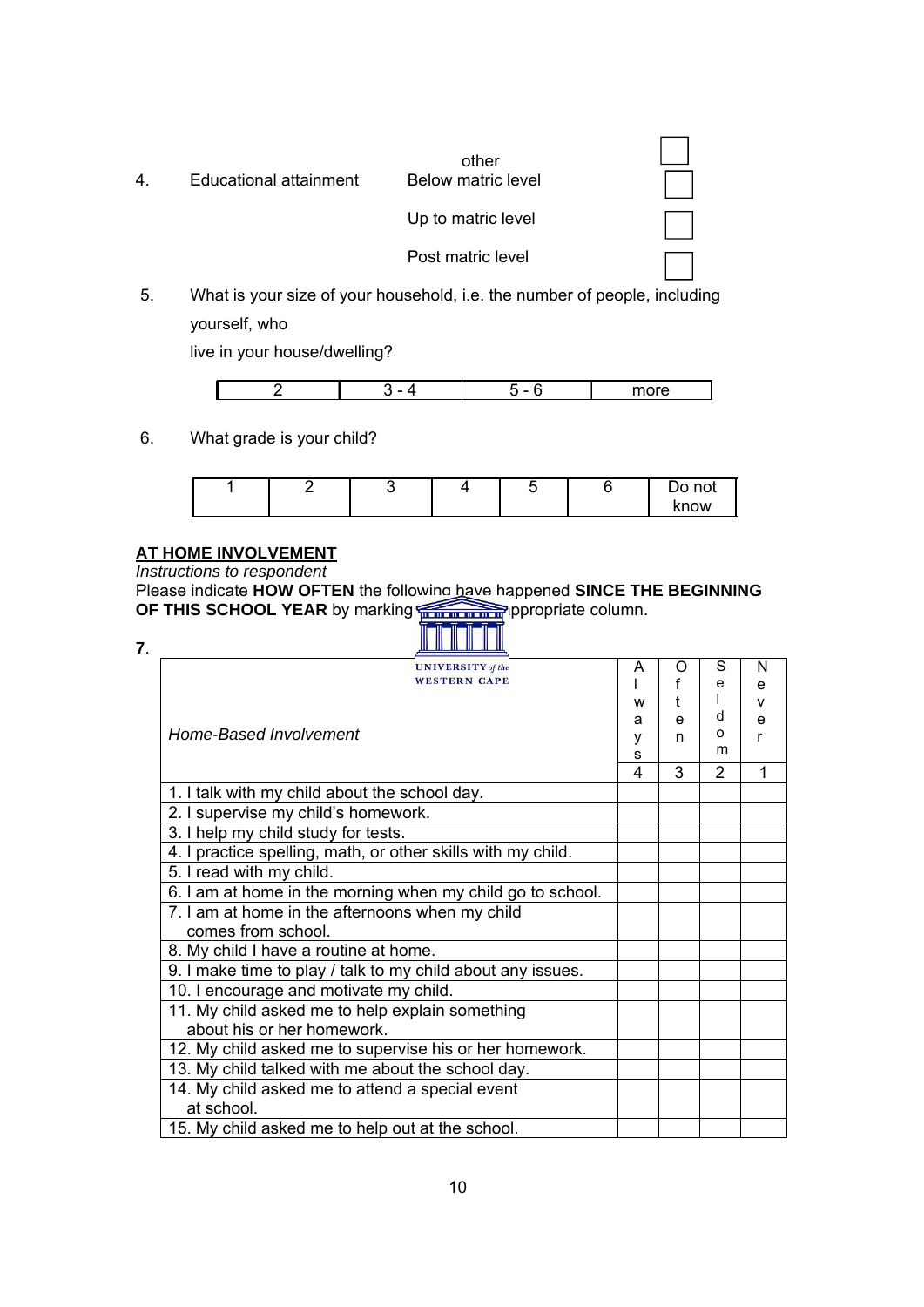| . My child asked me to talk with his or her teacher. |  |  |
|------------------------------------------------------|--|--|
| T COUGOL INVOLVEMENT                                 |  |  |

#### **AT SCHOOL INVOLVEMENT**  *Instructions to respondent*

Please indicate **HOW OFTEN** the following have happened **SINCE THE BEGINNING OF THIS SCHOOL YEAR** by marking an **X** in the appropriate column. **8.** 

| School-Based Involvement                     | Al<br>wa<br>ys | Oft<br>en | Se<br>ldo<br>m | Ne.<br>ver |
|----------------------------------------------|----------------|-----------|----------------|------------|
|                                              | 4              | 3         | 2              |            |
| 1. I know my child's teacher.                |                |           |                |            |
| 2. I help out at my child's school.          |                |           |                |            |
| 3. I attend special events at school.        |                |           |                |            |
| 4. I volunteer for various school activities |                |           |                |            |
| 5. I attend PTA meetings.                    |                |           |                |            |
| 6. I am a member of the SGB                  |                |           |                |            |

#### *Instructions to respondent*

Please indicate how much you **AGREE** or **DISAGREE** with each of the following statements by marking an **X** in the appropriate column.

| <b>UNIVERSITY</b> of the<br>WESTERN CAPE<br>Knowledge and Skills                                                                                                              | Di<br>sa<br>gr<br>ee<br>ve<br>ry<br>str<br>on<br>gl<br>v | Di<br>sa<br>gr<br>ee | A<br>gr<br>ee  | Ag<br>ree<br>ver<br>y<br>str<br><b>on</b><br>gly |
|-------------------------------------------------------------------------------------------------------------------------------------------------------------------------------|----------------------------------------------------------|----------------------|----------------|--------------------------------------------------|
|                                                                                                                                                                               | 4                                                        | 3                    | $\overline{2}$ | 1                                                |
| 1. I know about volunteering opportunities at my<br>child's school.<br>2. I know about special events at my child's school.<br>3. I know effective ways to contact my child's |                                                          |                      |                |                                                  |
| teacher.                                                                                                                                                                      |                                                          |                      |                |                                                  |
| 4. I know how to communicate effectively with my<br>child about the school day.                                                                                               |                                                          |                      |                |                                                  |
| 5. I know how to explain things to my child about his<br>or her homework.                                                                                                     |                                                          |                      |                |                                                  |
| 6. I know enough about the subjects of my child's<br>homework to help him or her.                                                                                             |                                                          |                      |                |                                                  |
| 7. I know how to communicate effectively with my<br>child's teacher.                                                                                                          |                                                          |                      |                |                                                  |
| 8. I know how to supervise my child's homework.                                                                                                                               |                                                          |                      |                |                                                  |
| 9. I have the skills to help out at my child's school                                                                                                                         |                                                          |                      |                |                                                  |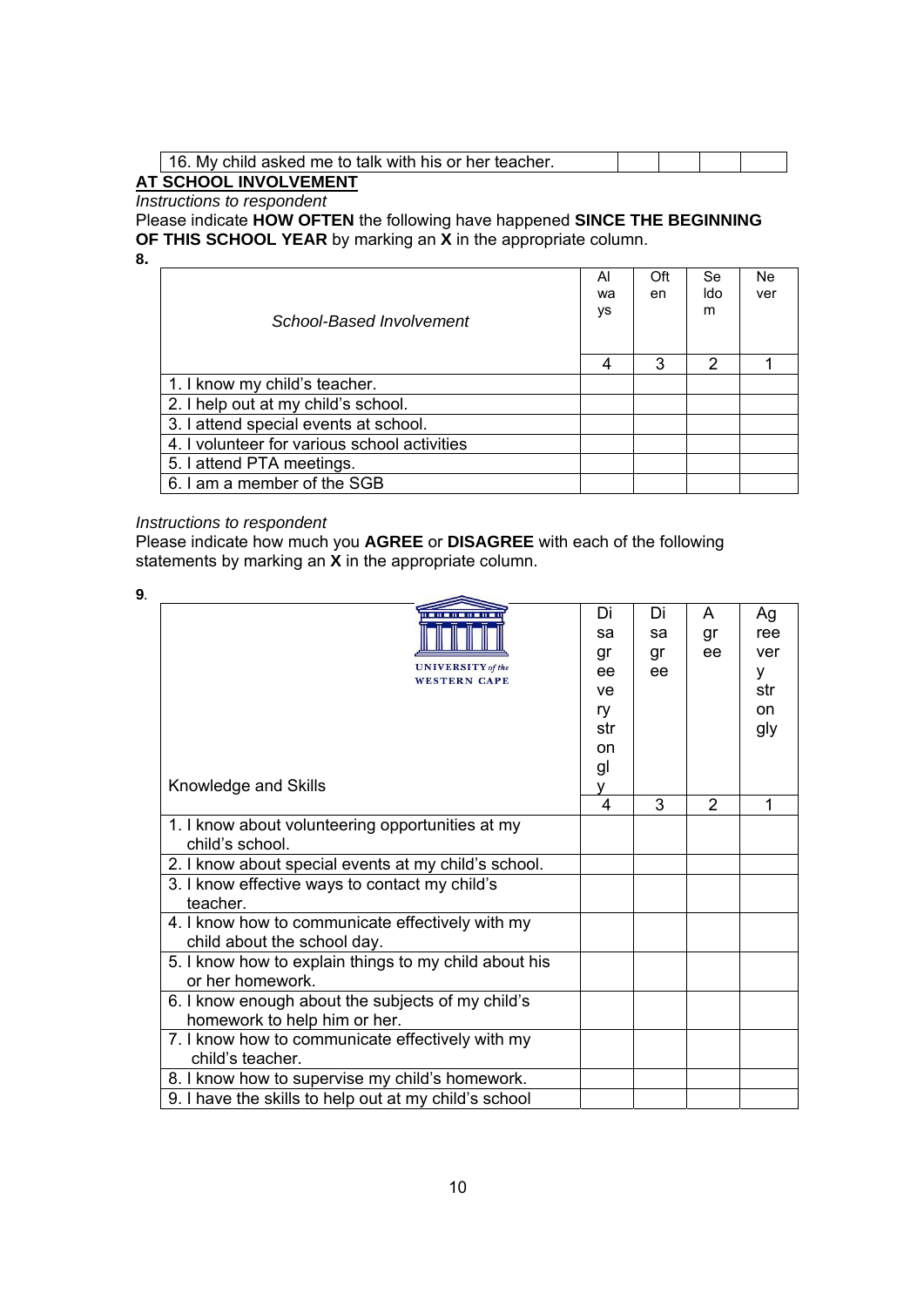10. Is there any other ways which shows your involvement in your child's education at home as well as at school? Explain.

\_\_\_\_\_\_\_\_\_\_\_\_\_\_\_\_\_\_\_\_\_\_\_\_\_\_\_\_\_\_\_\_\_\_\_\_\_\_\_\_\_\_\_\_\_\_\_\_\_\_\_\_\_\_\_\_\_\_\_\_\_\_\_\_

*Thank you for your co-operation in completing this questionnaire. Kindly return the questionnaire to the school.* 

APPENDIX 7:

**Questionnaire to determine Parental Involvement in the Child's Education** 

**NAME of SCHOOL: \_\_\_\_\_\_\_\_\_\_\_\_\_\_\_\_\_\_\_\_\_\_\_\_\_\_\_\_\_\_\_\_\_\_\_\_** 

 *Instructions to respondent* 

#### **School and Home involvement**

*Instructions to respondent:* Please indicate by marking an **X** in the appropriate column

1. What is your size of your household, i.e. the number of people, including yourself,

| who |                              |   | 11 <b>12 11 12 11 12 11 12 11 12 11</b> |         |      |  |
|-----|------------------------------|---|-----------------------------------------|---------|------|--|
|     | live in your house/dwelling? |   |                                         |         |      |  |
|     |                              | 3 |                                         | $5 - 6$ | more |  |
|     | 2. What grade are you?       |   | <b>UNIVERSITY</b> of the                |         |      |  |
|     |                              |   | <b>WESTERN CAPE</b>                     |         |      |  |
|     |                              |   |                                         |         |      |  |

3. Who helps you with your homework?

| Mother | father | someone else |
|--------|--------|--------------|
|--------|--------|--------------|

4. Does your parent/s know how to help you with your homework?

YES NO

5. Does your parent/s attend school meetings?



6. Does your parent/s attend school functions or any other events?

|--|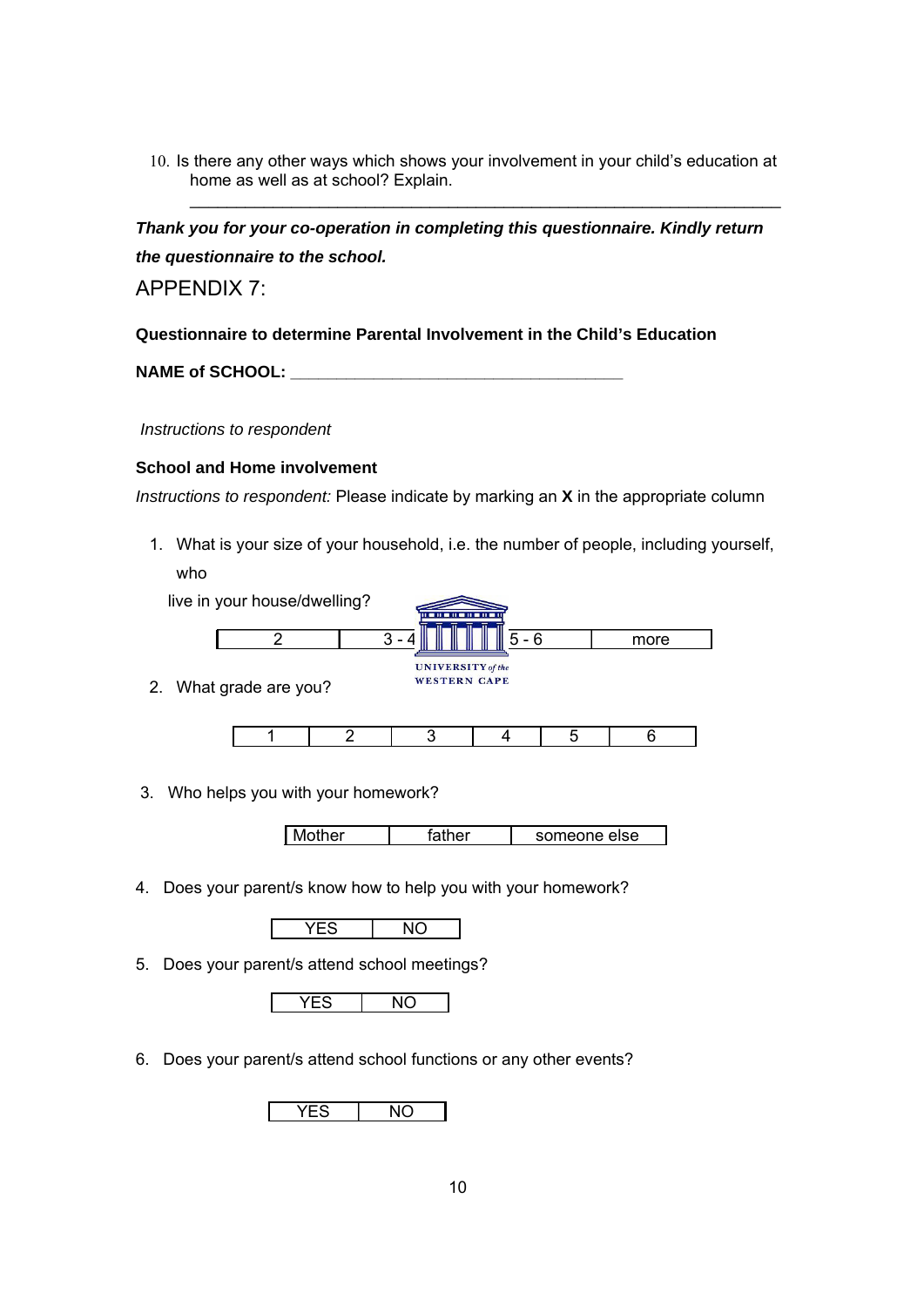7. Have your parent/s met your teacher?

YES NO

8. Are there a routine at home? (e.g. home work time/ family time /bed time)

YES | NO

9. Does your parent/s make time to play or talk to you about any issues?



10. Does you parent/s encourage and motivate you in any kind of way?



11. Is there any other way which are not mentioned that shows your "parents" involvement in your education, at home as well as at school? Explain.



*Thank you for your co-operation in completing this questionnaire.*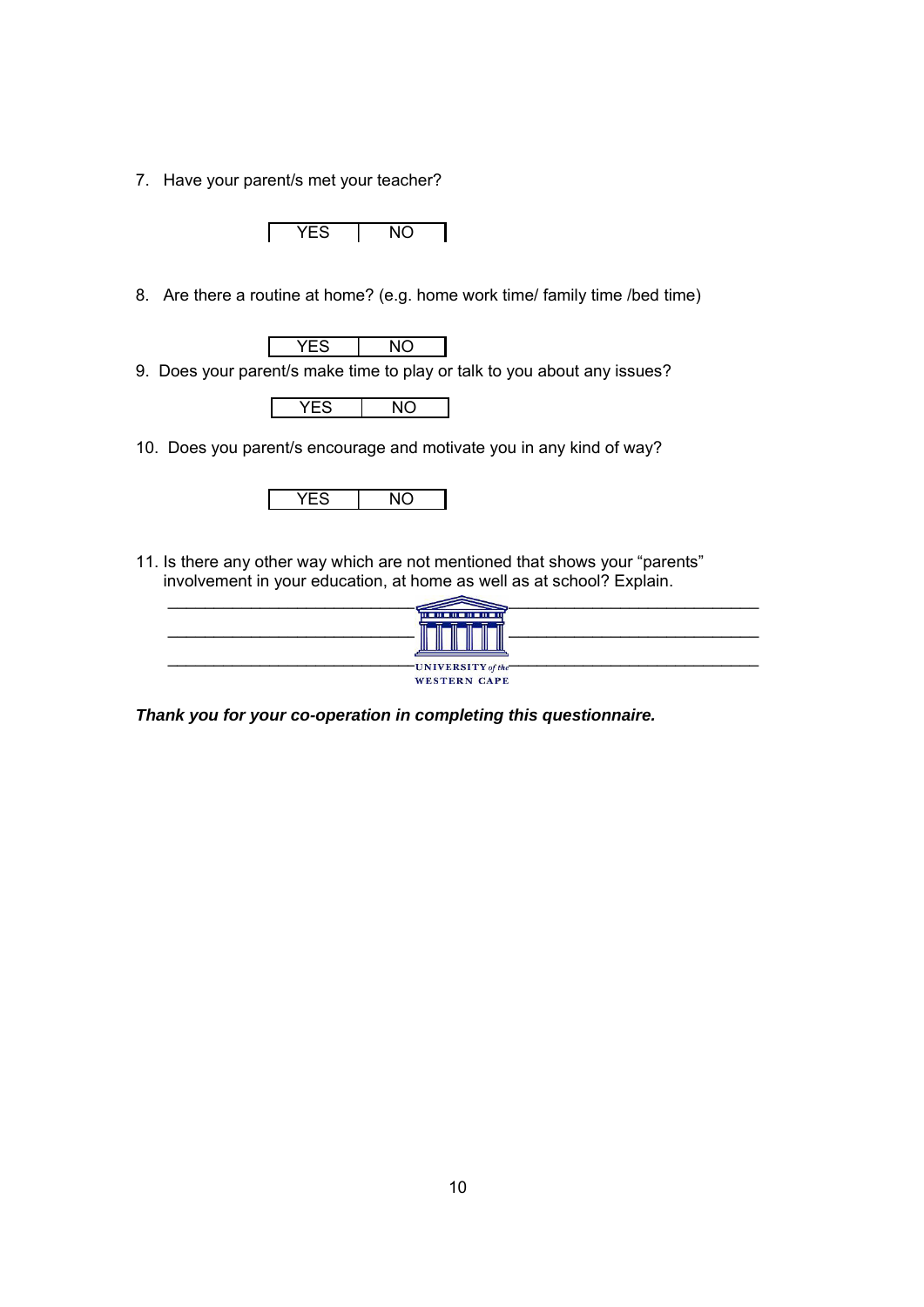## APPENDIX 8:

### Interview to determine Parental Involvement in the Child's Education

#### *Questions*

1**.** What is the size of your household, i.e. the number of people, including yourself, who live in your house/dwelling?

#### 2. Specify:

 how many children you have, ………………. their age ……………… and in what grade they are………………… 3. Can you describe your daily activities/routine? Description…………………………………………………………………………………… 4. Are you involved in any school activity? Explain……………………………………………………………………………………… ……………………………………………………………………………………………… 5. Would you like to be involved in school activities and what would you prefer to do? ……………………………………………………………………………………………………… ……………………………………………………………………………………………………… 6. In what way do you stimulate your child at home? ……………………………………………………………………………………… 7. Do you help your child with his/her homework? ……………………………………………………………………………………………………… 8. In which ways do you encourage and motivate your child? ………………………………………………………………………………………………….. 9. Is there supervision when the child comes from school? ……………………………………………………………………………………. 10. Do you have any specific routine which your child follows at home? Explain ……………………………………………………………………………………. 11. Do you give your child specific responsibilities? Describe  $\mathcal{L}^{(n)}$ 12. Do you talk to your child about the school day and other issues? Explain.